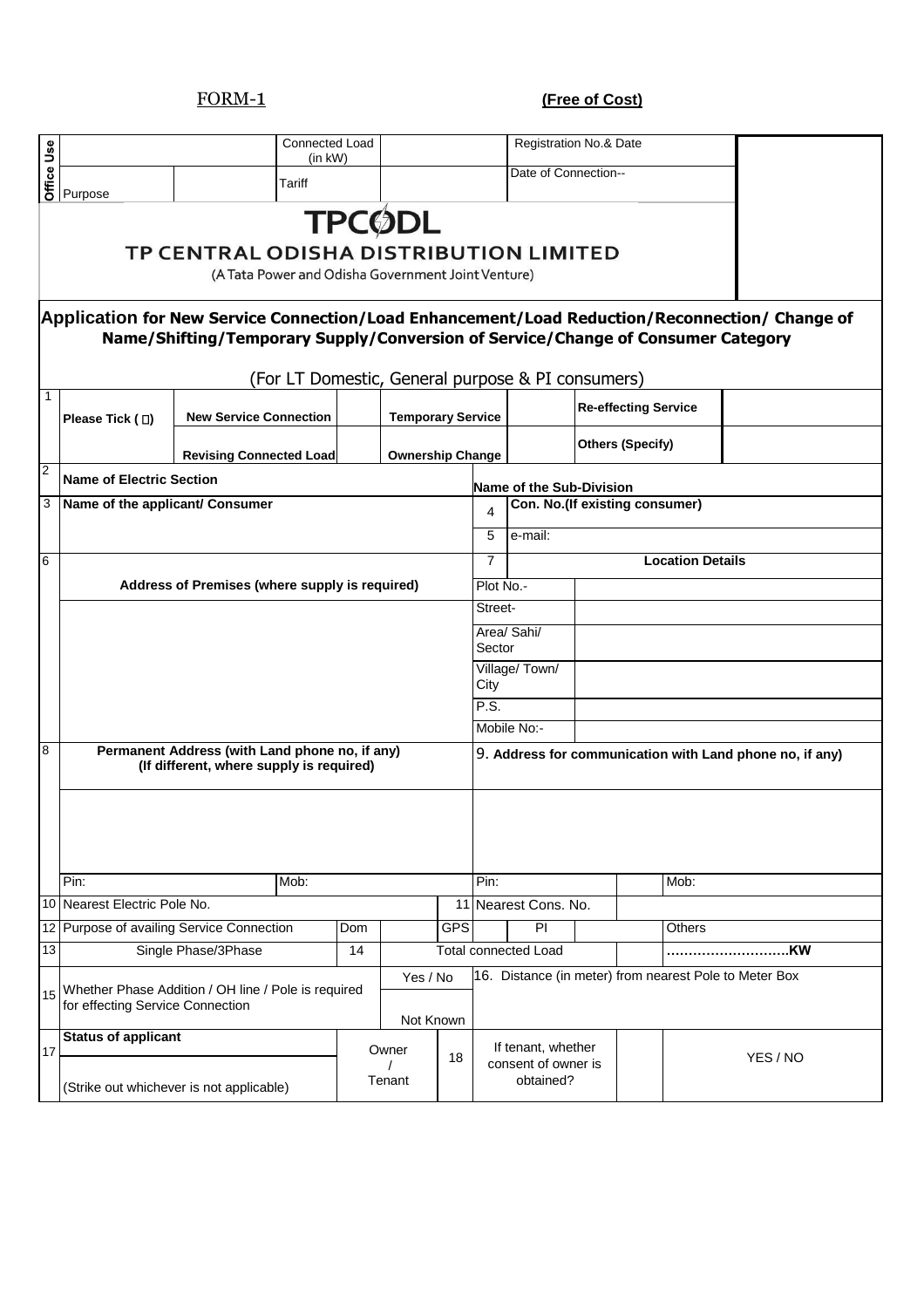- 19 I/We hereby request you to supply Electrical energy to the premises hereinafter described. I/We am/are the owner/lawful occupier of the premises at Sl. No.-6 In which supply of electrical energy is now required.
- **20** I / We agree to take supply for TWO YEARS to utilize the energy for General purpose/ Domestic purpose/PI only. Thereafter Agreement shall so continue unless terminated by either of the parties after giving one month's notice.
- **21** I/ We agree to pay for the service connection and other dues including the security as may be payable and shall also pay the charges, surcharges, electricity duty in accordance with the OERC Distribution (Conditions of Supply) Code, 2019 provided that annual sum payable individually by me/ us under the provision of Section 45 of the electricity Act, 2003 shall not be deemed to be part of the minimum monthly charges. if any, payable under OERC Distribution (Conditions of Supply) Code,2019.
- **22** I / We have obtained and perused a copy of OERC Distribution (Conditions of Supply) Code, 2019 and understood its contents and hereby undertake to observe and comply with the terms and conditions stipulated therein to the extent they are applicable tome/us.
- **23** I/We further require you to supply me/us with the necessary meter/ meters on hire in terms of section55 of the Electricity Act.2003. I/We agree to give you such security (as per Section 47(1)(b) of the Electricity Act,2003) as may be required for the price of the meter/meters whenever called upon to do so. (Strike out if meter to be supplied by the consumer).

### *24. The following are my/ our Electrical installation to be fixed in the premises.*

| SI. No.         | <b>Description of Appliances</b>                        | <b>No. of Points</b> | <b>Wattage of</b><br>Points. | <b>Total Wattage.</b> |
|-----------------|---------------------------------------------------------|----------------------|------------------------------|-----------------------|
| 1               | Tube light                                              |                      |                              |                       |
| $\overline{2}$  | Incandescent lamp                                       |                      |                              |                       |
| 3               | Table fan / Fan (36")                                   |                      |                              |                       |
| 4               | Fan (48")                                               |                      |                              |                       |
| 5               | Fan (56")                                               |                      |                              |                       |
| 6               | <b>Air Circulator</b>                                   |                      |                              |                       |
| $\overline{7}$  | Music System                                            |                      |                              |                       |
| 8               | Television                                              |                      |                              |                       |
| 9               | <b>Mixer Grinder</b>                                    |                      |                              |                       |
| 10              | Electric Iron                                           |                      |                              |                       |
| 11              | Fridge                                                  |                      |                              |                       |
| 12              | Cooler                                                  |                      |                              |                       |
| 13              | Heater for cooking (according to physical availability) |                      |                              |                       |
| 14              | Heater (for water heating)                              |                      |                              |                       |
| 15              | Microwave oven                                          |                      |                              |                       |
| 16              | Washing machine                                         |                      |                              |                       |
| $\overline{17}$ | Kitchen Exhaust Chimney                                 |                      |                              |                       |
| 18              | Aqua guard water filter                                 |                      |                              |                       |
| 19              | Air Conditioner (1Ton)                                  |                      |                              |                       |
| 20              | Air Conditioner (1.5 Ton)                               |                      |                              |                       |
| 21              | Geyser                                                  |                      |                              |                       |
| 22              | Pump set(0.5HP)                                         |                      |                              |                       |
| $\overline{23}$ | Personal Computer/ Monitor & Printer                    |                      |                              |                       |
| 24              | Industrial appliance                                    |                      |                              |                       |
| 25              | Other item (if any)                                     |                      |                              |                       |
|                 | Total                                                   |                      |                              |                       |

## **The total load applied for (in KW): \_\_\_\_\_\_\_\_\_\_\_\_\_\_\_\_\_\_\_\_\_\_\_\_\_\_\_\_\_**

 N.B. i) Addition or omissions to the connected load/contract demand to be notified to the licensee and permission obtained before effecting such changes.

ii) The wattage against Sl. No.(24) above may be estimated as stated above (In case of non-availability of rated capacity of any item, the load shown in Annexure-II shall be considered).

iii) The consumer shall have the option to procure meter by himself / herself from the approved vendors of the license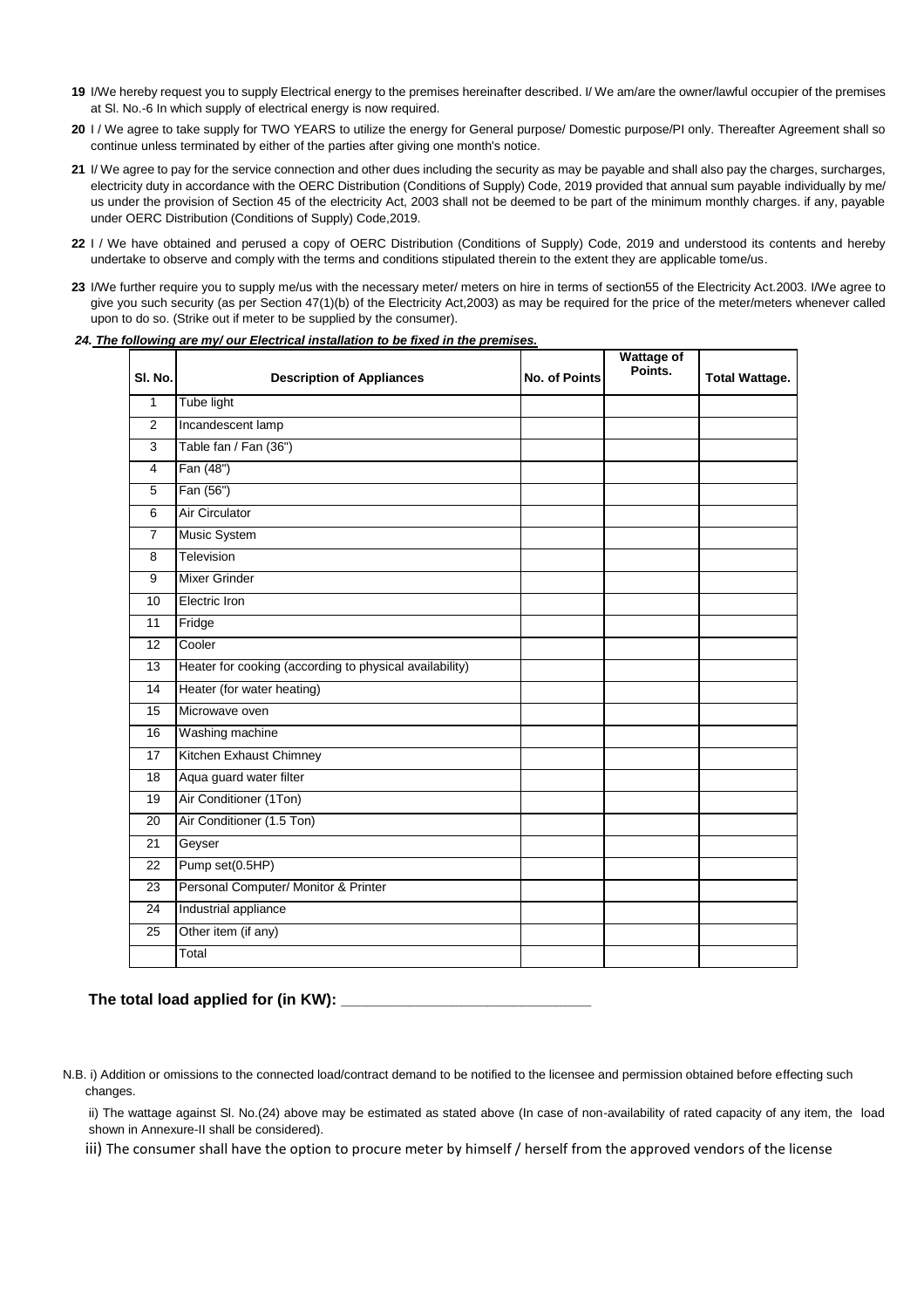| 25. Any electricity dues outstanding in licensee's area of operation in consumer's name: |        |  |  |  |  |
|------------------------------------------------------------------------------------------|--------|--|--|--|--|
| 26. Any electricity dues outstanding for the premises for which connection applied for:  | Yes/No |  |  |  |  |

27. Any electricity dues outstanding with the licensee against any firm with which the consumer is associated as an Owner, Partner, Director or Managing Director: **Yes/No** 

(For questions 25,26 & 27 if the answer is 'Yes' in any case please provide details on a separate sheet .)

 28. Any application for new service connection shall be accompanied by an undertaking through affidavit that, the applicant has no outstanding dues payable to the present distribution licensee/supplier or any other distribution licensee/supplier within the state of Odisha as per regulation 18 of OERC Distribution (Conditions of Supply) Codde'2019.

Place:- Date:-

Office Seal (in case of application by firms / establishments)

### **Signature of the applicant Name: Name: Name: Name: Name: Name: Name: Name: Name: Name: Name: Name: Name: Name: Name: Name: Name: Name: Name: Name: Name: Name: Name: Name:**

## TP CENTRAL ODISHA DISTRIBUTION LIMITED **Acknowledgement**

Received Service connection application having registration No……………. Dt………………….. from Sri/Smt. ............................................. resident of ……………………………………. For 3-ph/Single Phase/ Dom/GPS/PI/Others electricity connection in complete shape.

> **Signature & official Seal of receiving officer**

**Name of the Section/Sub-division./Division.………………………………… Date:-.**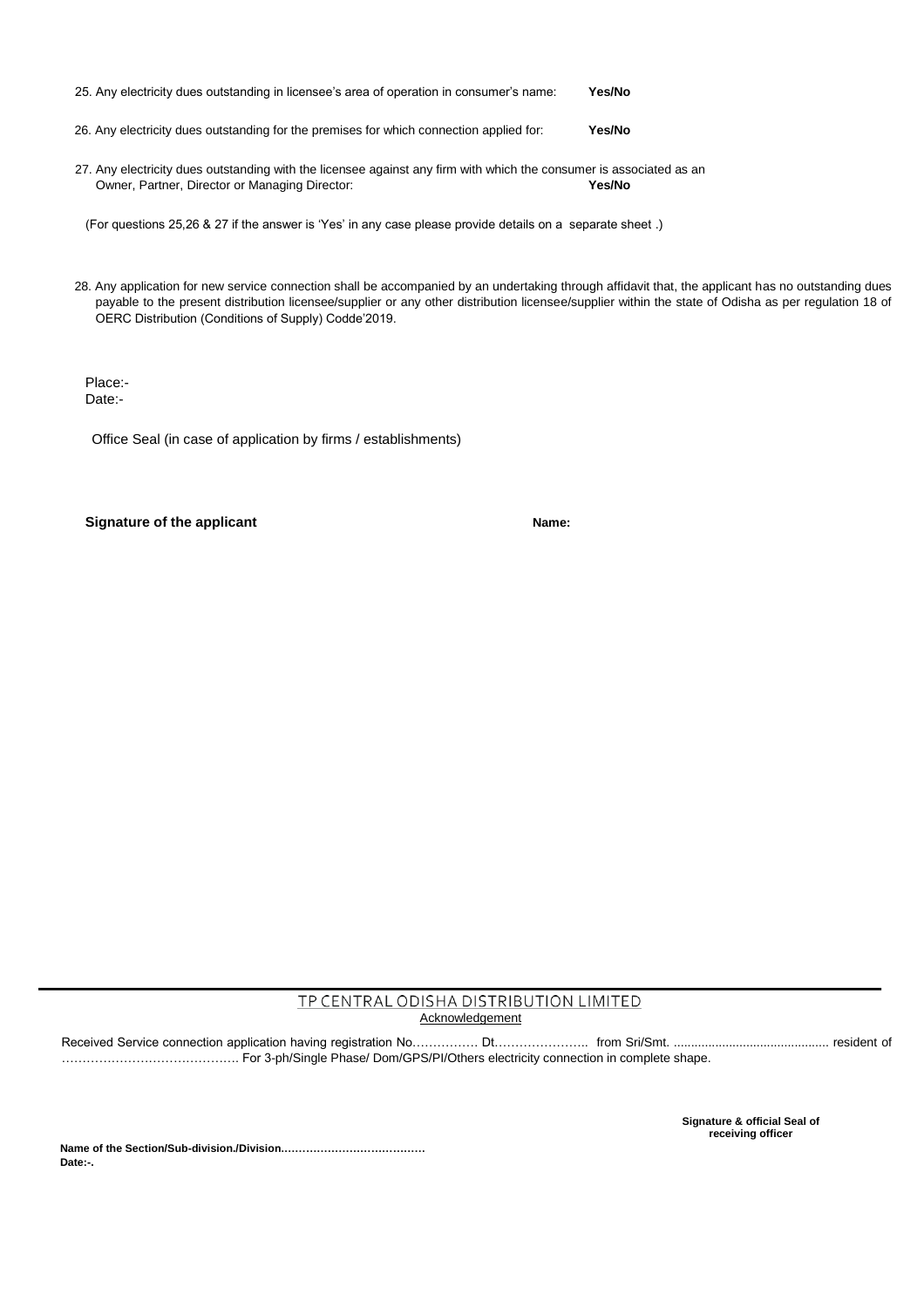# TP CENTRAL ODISHA DISTRIBUTION LIMITED CHECK-LIST-FOR CONSUMER

| 1.  | Application Form, Form - I.                                                                                                                                                                    |
|-----|------------------------------------------------------------------------------------------------------------------------------------------------------------------------------------------------|
| 2.  | One Passport photo.                                                                                                                                                                            |
| 3.  | Xerox copy of Money Receipt against deposit of processing fees.                                                                                                                                |
| 4.  | Copy of the Treasury Challan towards deposit of inspection fees of Electrical Inspector /                                                                                                      |
|     | Copy of Money Receipt, if deposited in TPCODL.                                                                                                                                                 |
| 5.  | Attested copy of land document. (Patta/ Dalil/ Affidavit) where power supply is to be<br>effected.                                                                                             |
| 6.  | Photo identification for urban consumers like Ration card, Voter ID card, Driving License,<br>Pan Card, Passport, etc.                                                                         |
| 7.  | Copy of the Approved Building/ Site plan from local bodies/ Development Authorities like<br>BDA / CDA/ PKIET, etc.                                                                             |
| 8.  | Indemnity Bond – If applicant is not the owner of the premises occupied by him (for<br>BMC/CMC/BDA/CDA area approval allotment from the concerned authority along with I-<br>Bond is required. |
| 9.  | Xerox copy of previous month bill in case of subsequent service connections for<br>verification of no dues.                                                                                    |
| 10. | Test certificate from a licensed Electrical contractor before effecting power supply.                                                                                                          |
|     | <b>Test Certificate (Format)</b>                                                                                                                                                               |
|     | It is hereby certified that the installation described above has been tested. The Earth reading taken                                                                                          |

It is hereby certified that the installation described above has been tested. The Earth reading taken at two earth terminals is…………….Ohms. The entire installation conforms to relevant standards.

## **Name &Signature Seal & License No. of the Electrical Contractor.**

## 11. **Consent in the case of application by Tenant**

## **(Format)**

| consumer at the above premises. I shall inform TPCODL as end when the premises is vacated. |  |  |  |
|--------------------------------------------------------------------------------------------|--|--|--|

**With Con. No (if any)** 

**Name & Signature of the Owner Name & Signature of the Witness**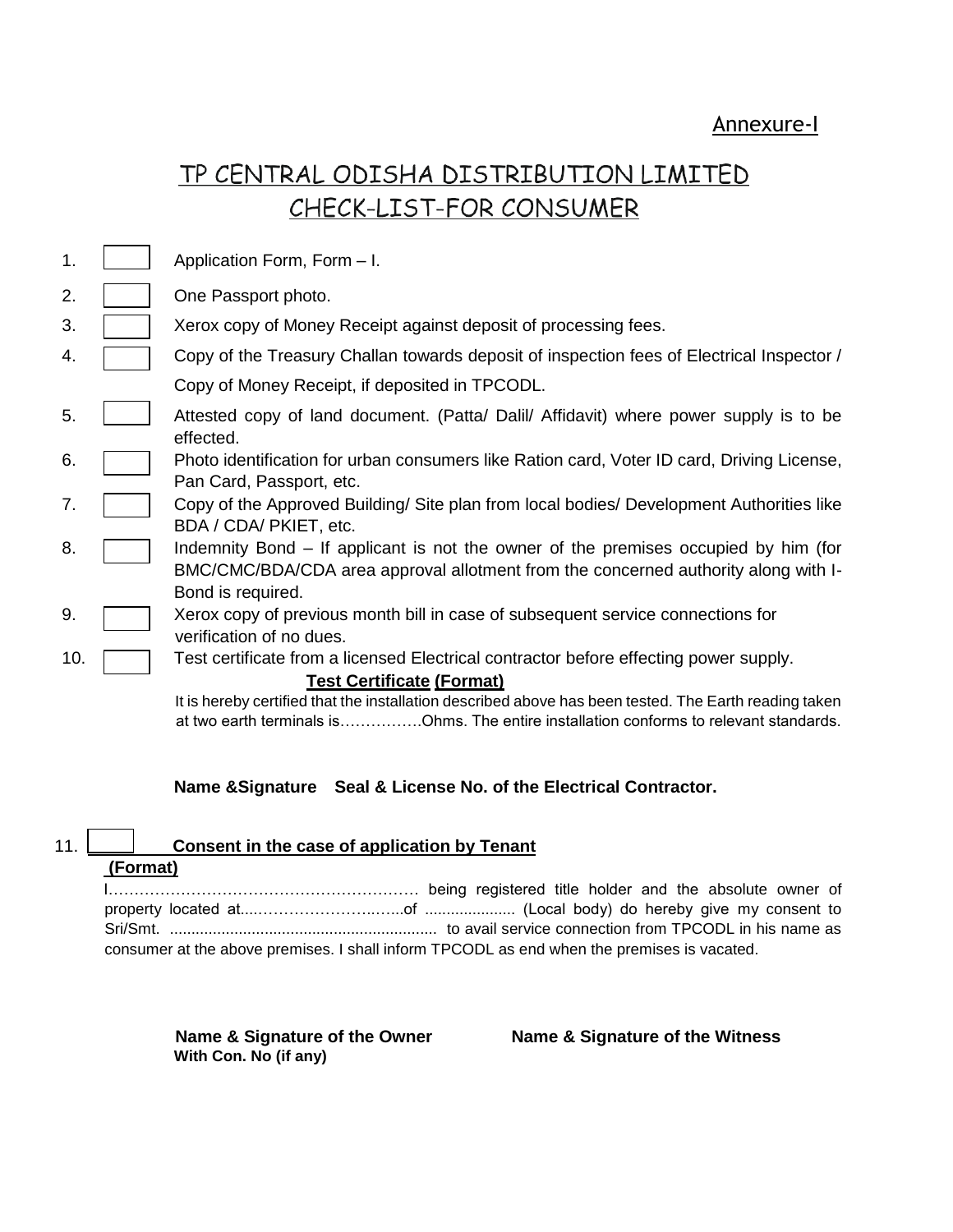12. Way-leave / permission from the adjoining consumer, if premises does not face to road. **Service connection requiring Property Crossing (Format)** I hereby give consent for drawing electric line through my/our property mentioned below for giving electric connection to Sri/Smt.………………… ..

> Name & Address of Property owner **Signature of the Property Owner With Con. No (if any)**

**N.B:- The Service connection application should be submitted in complete shape along with the above documents as applicable.**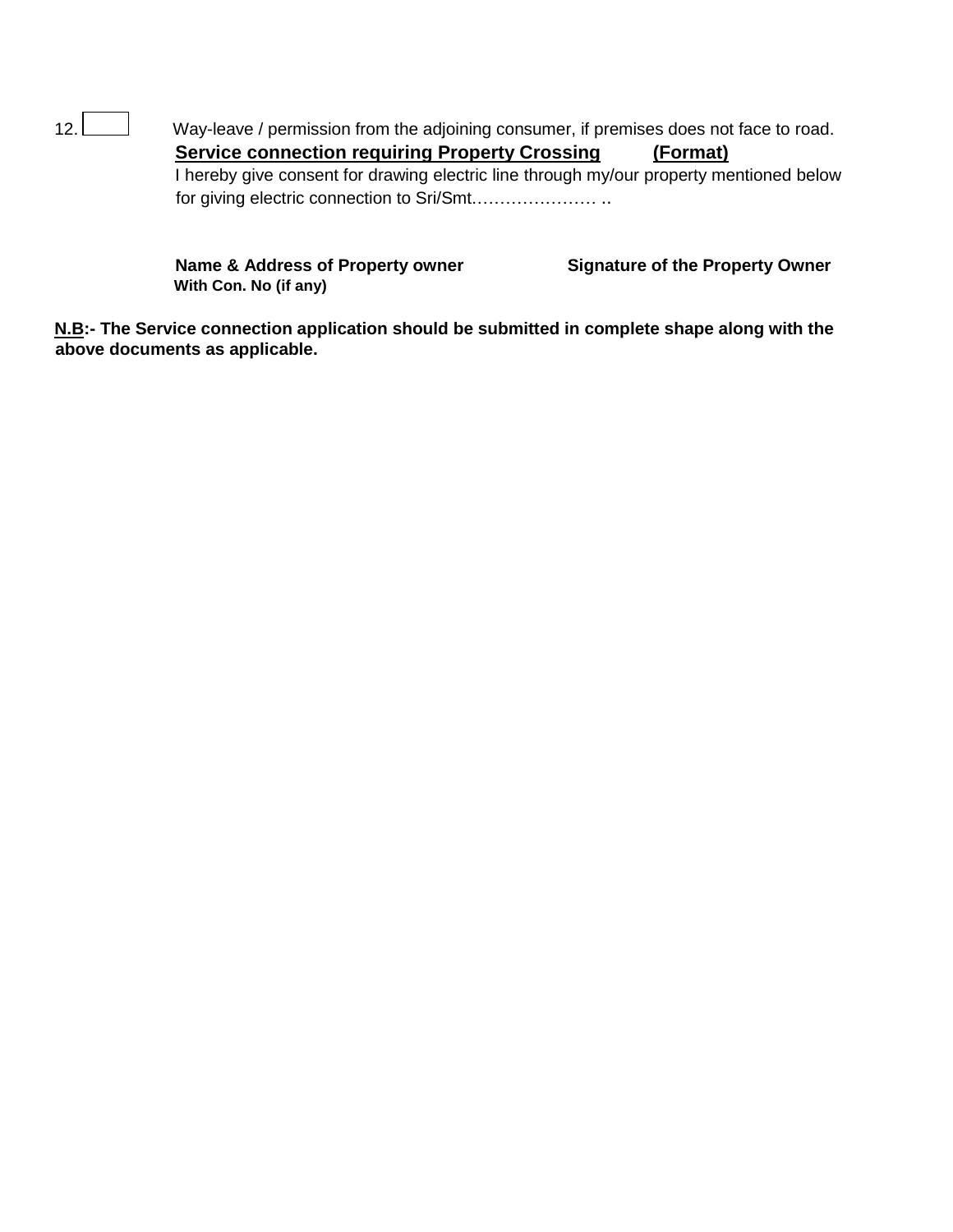# **Annexure-II**

| SI. No.          | <b>Description of Appliances</b>                           | <b>Standard Rating</b><br>(if rating on appliance<br>is not available) | No. of<br>items | <b>Total load</b><br>(in watts) |
|------------------|------------------------------------------------------------|------------------------------------------------------------------------|-----------------|---------------------------------|
| 1                | Tube light                                                 | 40W                                                                    |                 |                                 |
| $\sqrt{2}$       | Incandescent lamp                                          | 60W                                                                    |                 |                                 |
| $\sqrt{3}$       | Table fan                                                  | 60W                                                                    |                 |                                 |
| $\overline{4}$   | Ceiling Fan                                                | 70W                                                                    |                 |                                 |
| 5                | Music System                                               | 40W                                                                    |                 |                                 |
| 6                | Television                                                 | 125W                                                                   |                 |                                 |
| $\overline{7}$   | Mixer Grinder                                              | 500W                                                                   |                 |                                 |
| 8                | Electric Iron                                              | 450W                                                                   |                 |                                 |
| $\boldsymbol{9}$ | Fridge                                                     | 125W                                                                   |                 |                                 |
| 10               | Cooler                                                     | 170W                                                                   |                 |                                 |
| 11               | Heater for cooking (according to physical<br>availability) | 1000W                                                                  |                 |                                 |
| 12               | Heater (for water heating)                                 | 1500W                                                                  |                 |                                 |
| 13               | Microwave oven                                             | 900W                                                                   |                 |                                 |
| 14               | Washing machine                                            | 340W                                                                   |                 |                                 |
| 15               | Kitchen Exhaust Chimney                                    | 45W                                                                    |                 |                                 |
| 16               | Aqua guard water filter                                    | 30W                                                                    |                 |                                 |
| 17               | Air Conditioner (1Ton)                                     | 1500W                                                                  |                 |                                 |
| 18               | Air Conditioner (1.5 Ton)                                  | 2000W                                                                  |                 |                                 |
| 19               | Geyser                                                     | 2000W                                                                  |                 |                                 |
| $20\,$           | Pump set(0.5HP)                                            | 375W                                                                   |                 |                                 |
| 21               | Personal Computer/ Monitor &<br>Printer                    | 220W                                                                   |                 |                                 |
| 22               | Other item (if any)                                        |                                                                        |                 |                                 |
| 23               | Other item (if any)                                        |                                                                        |                 |                                 |
|                  | My connected load is<br>KW                                 |                                                                        | <b>Total</b>    | (Watts)                         |